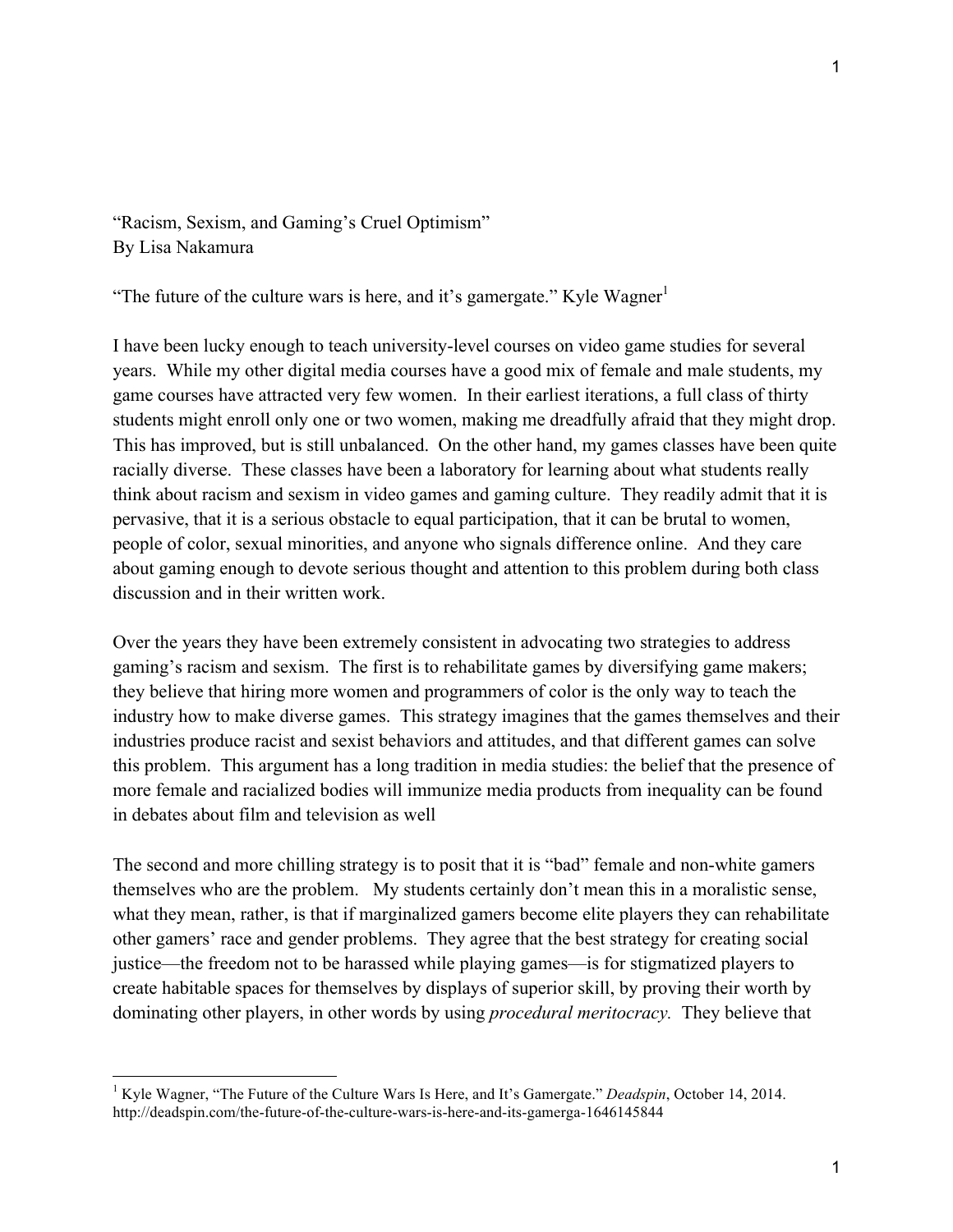rights accrue to those who can leverage the mechanics of the game to create a win-condition for themselves and by implication for their gender, race, and sexuality.

This strategy invariably comes along with a story, and the story is always a variation of the one that follows. If from a man: "A buddy of mine was playing *Halo* once and a bunch of other players were hassling a female player really bad, calling her a cunt, telling her to make them a sandwich. And she was a really good player and she pwned all of them, and that totally changed the way that I view women in gaming now. It also shut them up." If from a woman, "I was playing as a female and other players could hear my voice over the chat, and I was getting catcalled, but when they found out that I was a girl but that I knew how to play, it stopped because I earned their respect and showed I was a real gamer."

As Carol Stabile found in her study of gender-swapping as form of "making gender" in *World of Warcraft*, some of the female players she interviewed saw their skillful play as a form of gender uplift within the game. One player explained, "she thought it was important to play the game and play it well as a female toon because it communicated a positive message about female identity; that women could be powerful, strong, and excellent players.<sup>32</sup> Helen Kennedy's writing about female Quake players notes the same: her informants reveled in beating male players *as women*. Though they disavowed the term "feminist" to describe themselves, Kennedy defined them as such since their labor within the game helped to make the space more diverse.<sup>3</sup> The satisfaction that comes from talking softly and carrying a big stick is real. However, it perpetuates meritocratic ways of thinking about freedom from racism and sexism within games that make these things seem not rights at all, but rather privileges to be earned.

Believing in meritocratic play as the path to acceptance and respectability for minorities and women in sexist and racist gaming cultures is the cruelest kind of optimism.<sup>4</sup> In an interview about her book *Cruel Optimism*, Lauren Berlant writes:

Why is it so hard to leave those forms of life that don't work? Why is it that, when precariousness is spread throughout the world, people fear giving up on the institutions that have worn out their confidence in living?...

In all of these scenes of "the good life," the object that you thought would bring happiness becomes an object that deteriorates the conditions for happiness. But its

<sup>2</sup> Carol Stabile, "'I Will Own You': Accountability in Massively Multiplayer Online Games." *Television & New Media* 15, no. 1 (January 1, 2014): 43–57.<br><sup>3</sup> Helen Kennedy, "Female Quake Players and the Politics of Identity," in *New Media: A Critical Introduction*,

edited by Martin Lister, Martin, Jon Dovey, Seth Giddings, Iain Grant, Kieran Kelly, 201–14. New York: Routledge, 2009.

<sup>4</sup> Wagner, "The Future Of The Culture Wars."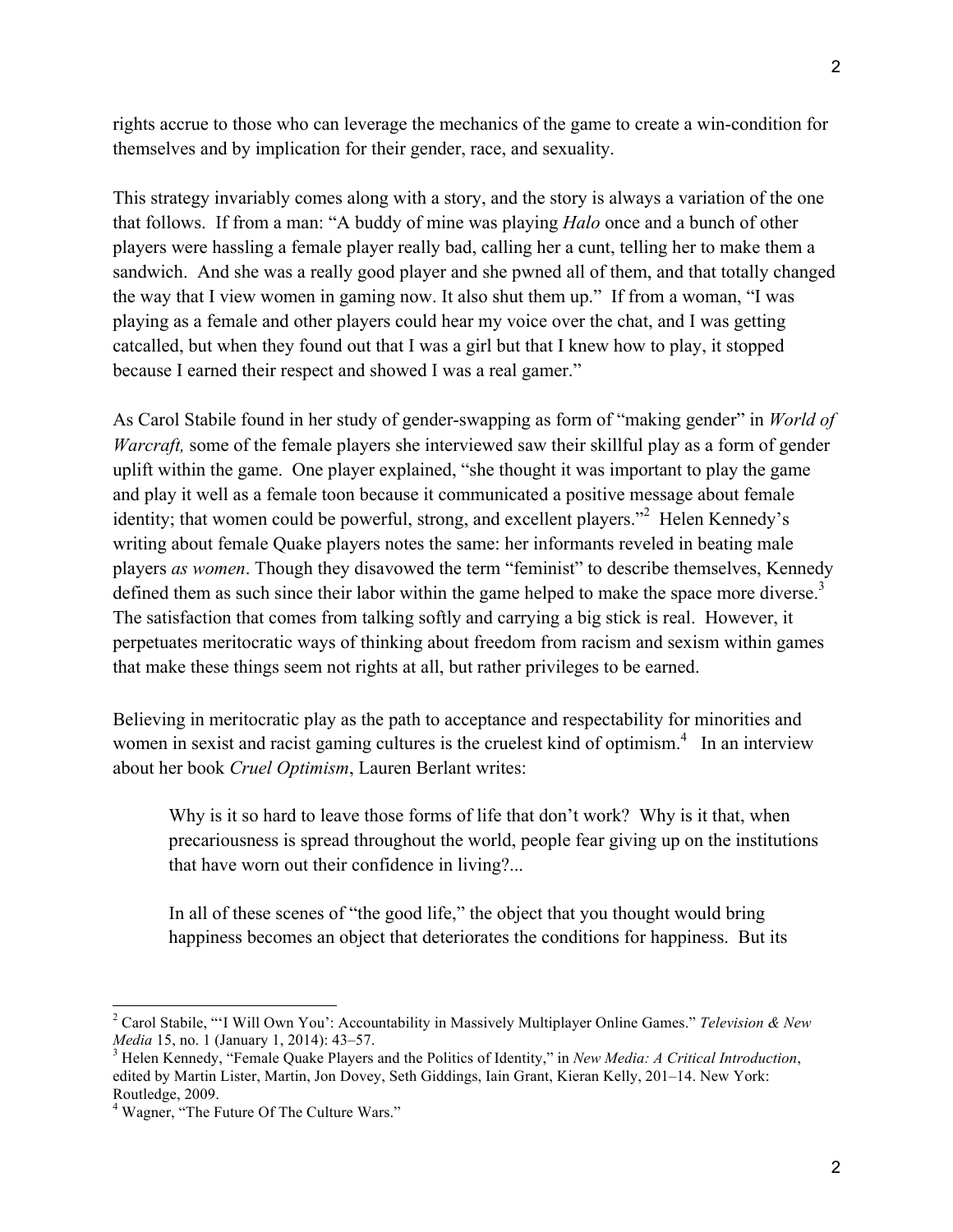presence represents *the possibility of happiness as such*. And so losing the bad object might be deemed worse than being destroyed by it. That's a relation of cruel optimism.<sup>5</sup>

What are games but the "possibility of happiness as such?" Women, minorities, and queer people who play in this way are doing "social justice" the *right* way. They are embodying liberal virtues: self-reliance, unfettered competition in unregulated space, in short, a neoliberal fantasy of the entrepreneurial self's power in precarious times. This strategy does not break the game by seeking to changes its rules, customs, or its liberal contract. Gamers who believe that respect must be earned through meritocratic play see their fierce attachments to the medium exploited to produce a notion of social justice that can only be earned, not given.

Instead of advocating for procedural meritocracy--earning the right to question or change the rules by excelling at the game--I agree with science fiction writer John Scalzi, author of the viral blog post "Straight White Male: The Lowest Difficulty Setting There Is."<sup>6</sup> As he writes, the "game" is stacked against many of us, and life is already on the highest difficulty setting for queer people, for women, for people of color. Becoming the gamic model minority by outperforming others within the game is not going to change that. Leveling up in-game isn't a path to social justice; instead, as Berlant reminds us, believing that it is exemplifies a uniquely technocratic form of cruel optimism.

As Berlant writes, the period between the 1990s and the present in the United States is characterized by the development of a new "historical sensorium" that reflects the "frayed fantasies" of "postwar optimism for democratic access to the good life."<sup>7</sup> As opportunities for this life recede, the very idea of fairness seems to recede as well. Berlant explains that the desire for this idea, for a "meritocracy, the sense that liberal-capitalist society will reliably provide opportunities for individuals to carve out relations of reciprocity that seem fair and that foster life as a process of adding up to something and constructing cushions for enjoyment," drives unproductive, even painful attachments to objects that can't satisfy it.<sup>8</sup>

Thus it is that games are particularly cherished during our economically precarious times. They let users feel not only what a particular vision of the "good life" is *like*—acquiring and owning the trappings of hyperconsumptive luxury such as rare and exotic cars, extravagant houses, and virtual women that look like models or porn stars—they produce these things as a consequence of ones' own behavior or play. Players can have that elusive and satisfying feeling of having earned privilege, of engaging in a meritocracy that works the way that it should.

<sup>5</sup> Lauren Berlant, "Lauren Berlant on Her Book 'Cruel Optimism.'" *Rorotoko*, June 5, 2012. http://rorotoko.com/interview/20120605\_berlant\_lauren\_on\_cruel\_optimism/.

<sup>6</sup> John Scalzi, "Straight White Male: The Lowest Difficulty Setting There Is" *Whatever*, May 15, 2012.

http://whatever.scalzi.com/2012/05/15/straight-white-male-the-lowest-difficulty-setting-there-is/ <sup>7</sup> Lauren Berlant, *Cruel Optimism* (Durham: Duke University Press Books, 2011), 3. <sup>8</sup> Ibid.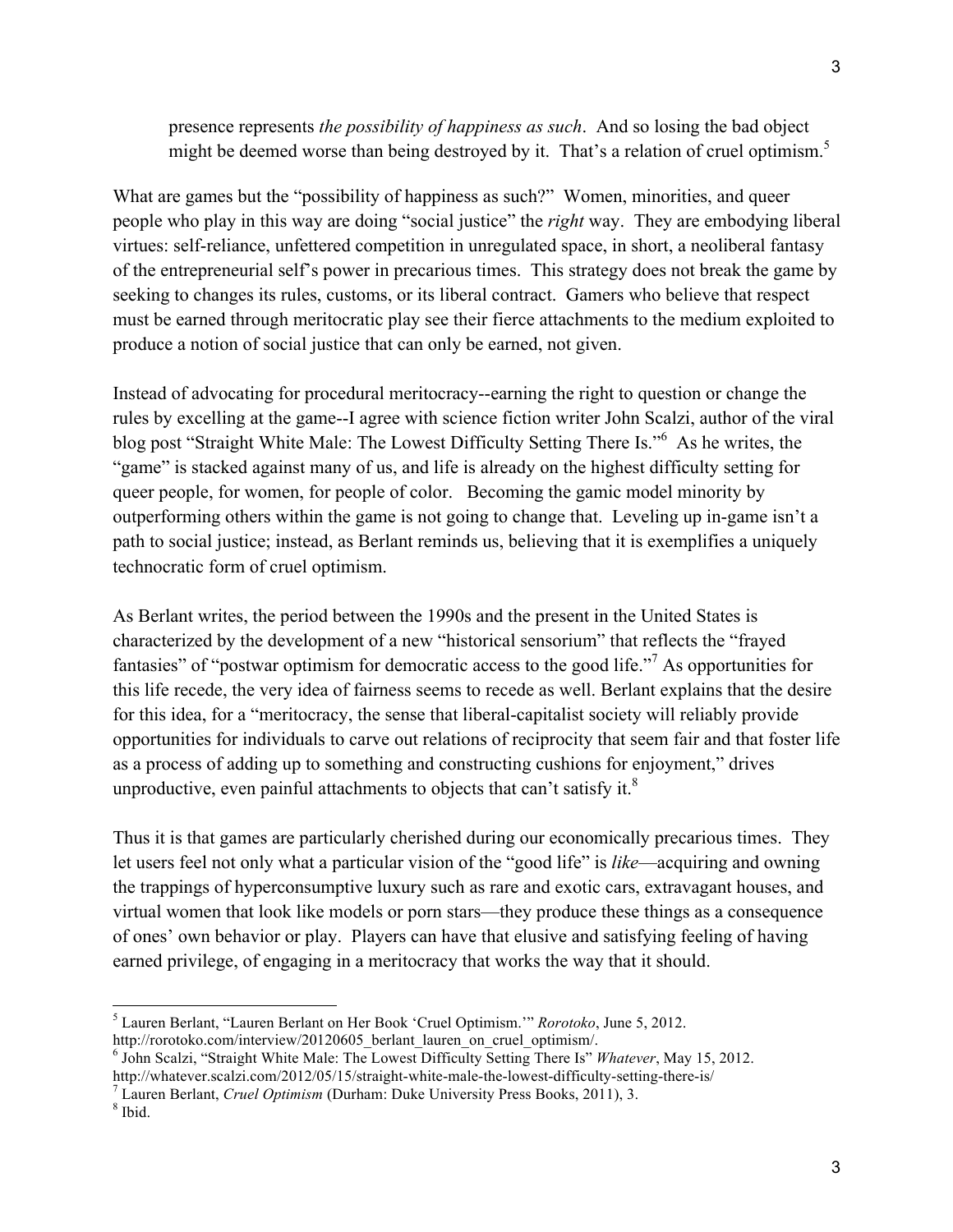As game scholar Ian Bogost writes, video games are procedural media; they fundamentally index user activity to the computer's programmed responses to that input.<sup>9</sup> They are algorithmic. And while the algorithms or set of rules that many Americans believe have governed access to the "good life"—defined as job security, a comfortable retirement, the right to be safe and secure and free from violence—have proven themselves broken, games appeal all the more because they embody this very promise.

Thus, gamers' intense attachment to games reflects the opposite of "guilty pleasure," much less "time-wasting." In a viciously neoliberal economy, gaming feels like a *virtuous* pleasure, for games *reward* player labor, while, in contrast, labor in the real world is often undervalued, often treated as surplus or even as worthless.

Though Berlant does not write about video games in her work, the period of U. S. culture she examines in *Cruel Optimism* overlaps with the rise of video games as a mass medium, and her description of cruel optimism describes gaming's dynamic in interesting new ways. As she writes, "optimism is cruel when the object/scene that ignites a sense of possibility actually makes it impossible to attain the *expansive transformation* for which a person or a people risks striving" (italics mine).<sup>10</sup> Games make vividly visible what transformation might look like. The strict procedurality of games both satisfies and ignites desires for fairness in the context of a U.S. culture that is patently unfair, particularly for racial minorities and women. The attachment to games can be a cruel one for all players, but especially for those who are subject to even more unfair proceduralities and forms of systematic discrimination in real life.

What can game studies learn from queer theory and critical ethnic studies as practiced by scholars such as Berlant, who do not study games but are centrally concerned with questions of nation, desire, attachment, feeling, and identity? There is much at stake in bringing this kind of work to bear on the state of video games and race, especially as moments of racial and gendered violence coalesce around the cultural debates surrounding gaming's famously uncivil cultures.

Gaming is a bellwether medium. And in 2014, it became more apparent how the two are related. The summer of 2014 saw two major cultural crises in the U.S. involving violence against women and minorities. These crises brought together racial violence, gendered violence, and gaming within the same chronological framework, and looking at them together reveals how rule-based systems such as the law and algorithmic ones such as gaming share a similar dynamic. The first of these centered around protests against shootings of young black men by white police officers, and the second, Gamergate, showed the world the extent of gaming's misogyny and internal

<sup>&</sup>lt;sup>9</sup> Ian Bogost, *Persuasive Games: The Expressive Power of Videogames* (Cambridge, MA: MIT Press, 2007).<br><sup>10</sup> Berlant, *Cruel Optimism*, 2.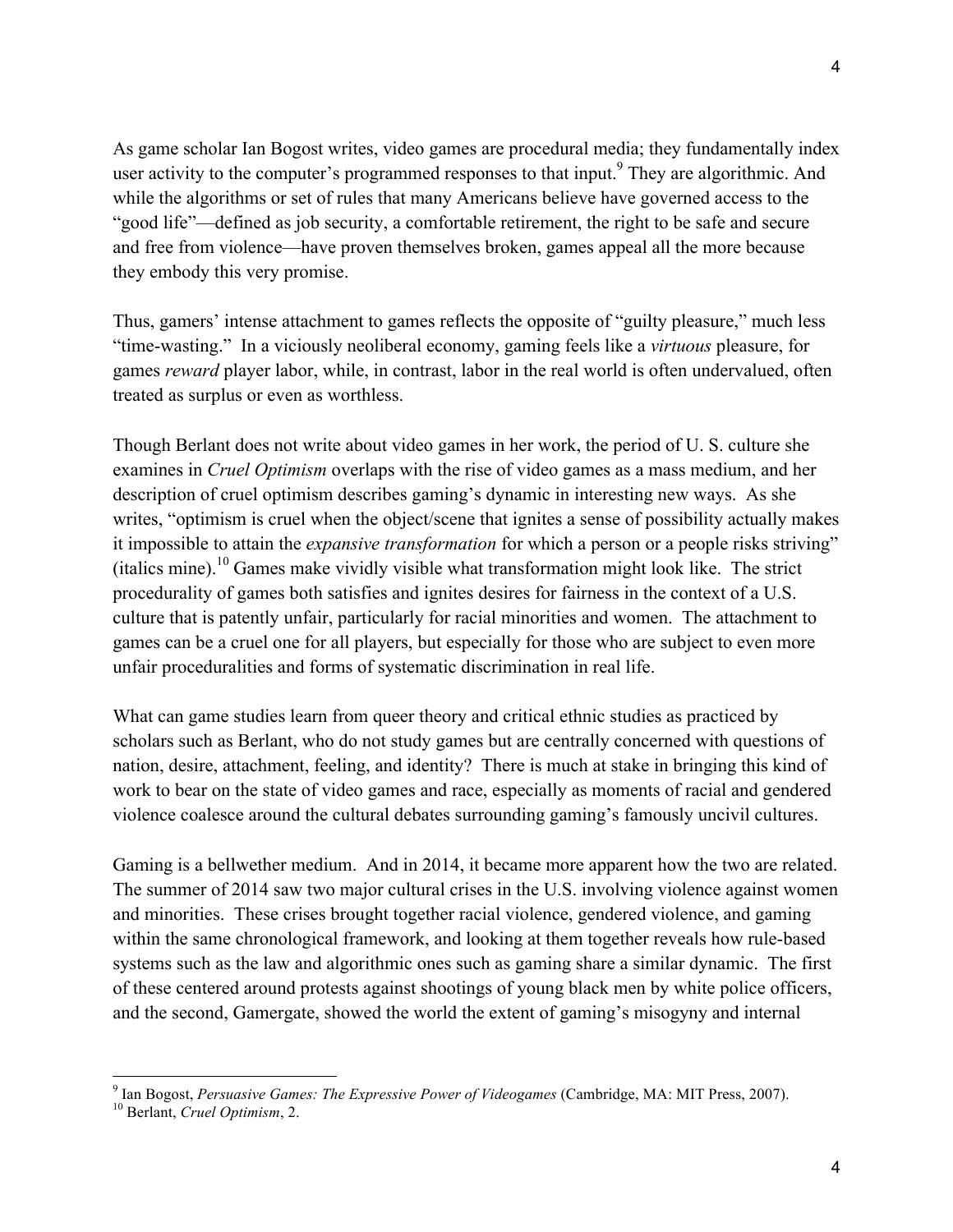conflicts over death threats made against female gamers, critics, and game developers by a cadre of male gamers.

A black teenager, Michael Brown, was shot by Darren Wilson, a white police officer, on August 9, 2014, in the town of Ferguson, Missouri. This incident dominated both the traditional media outlets as well as social media as intense protests, vigils, and public anger proved that black and white people held strongly differing opinions about the majority white police department's lack of respect for black lives. A viral media campaign would ensue and travel along social media. The ferment continued into November, when a grand jury decided not to indict Wilson for the murder of Brown. The #blacklivesmatter hashtag, which started in 2012 to protest the killing of another young black man, Trayvon Martin, by a police officer, trended during this period. It served as a channel for user's frustrations that widespread institutional racism made it such that the "good life," indeed the possession of life at all, might be unattainable for young black men in the U.S.

Another incident that proved the precariousness of the "good life" for those who are not white males surfaced almost exactly at the same time. In early August, 2014, game developer Zoe Quinn received a number of death threats from members of the gaming community who had read claims from a former boyfriend that she had slept with a writer for Kotaku, a popular gaming blog, in order to receive positive reviews for her game "Depression Quest." Quinn was subjected to a campaign of harassment so virulent that she was forced to flee her house. A few months later games critic Anita Sarkeesian received death threats as well for her video series "Tropes Vs. Women" that critiqued misogyny in video games.

Both Gamergate and the Michael Brown case made it abundantly clear that the U.S. does not offer a level playing field to women and people of color.

Players of color must negotiate intense and sometimes-painful attachments to a dream of equality and respect earned through "good play" both within and without games. It is precisely because games are such important sites of attachment for players that they merit the nuanced critique and careful research produced by the scholars whose essays appear in this book. Much of the writing produced on games appears in ephemeral media such as blogs, written by gamers with varying amounts of interest in questions of identity who often do not have the luxury of the time or mandate to produce carefully researched game scholarship. This is precisely the moment for games scholarship originating from Ethnic Studies, Women's Studies, Queer Studies, Film Studies, and Cultural Studies to intervene in this ongoing conversation, and to strategize about the future of race, gender, and digital media.

For strategy is central to race critique. For example, the foundational woman of color feminist anthology *This Bridge Called my Back* is a book about tactics and strategy, two notions at the